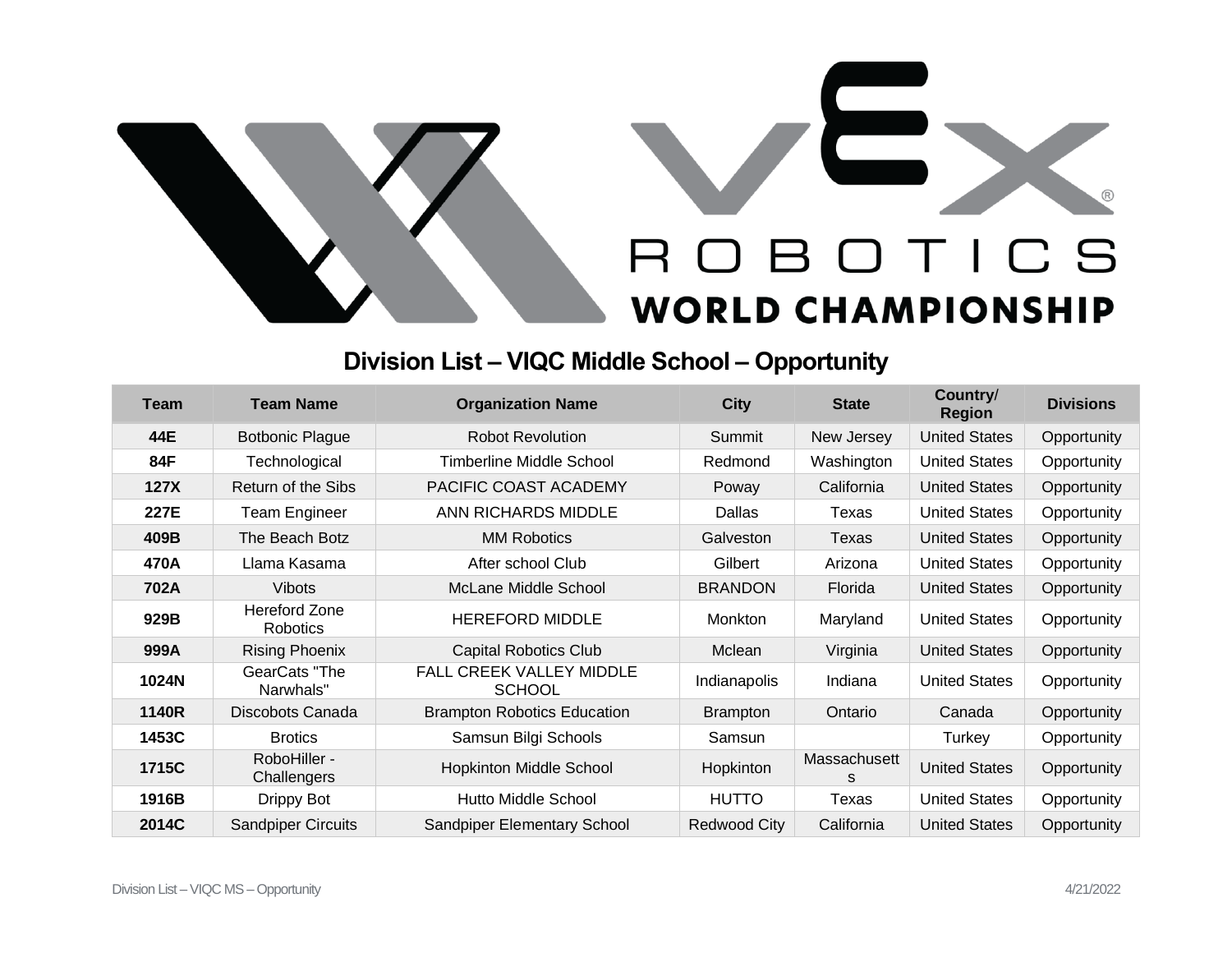| <b>Team</b> | <b>Team Name</b>                   | <b>Organization Name</b>                   | <b>City</b>       | <b>State</b>      | Country/<br><b>Region</b> | <b>Divisions</b> |
|-------------|------------------------------------|--------------------------------------------|-------------------|-------------------|---------------------------|------------------|
| 2281X       | <b>GMS Star Lord</b>               | ULYSSES S. GRANT MIDDLE SCHOOL             | Marion            | Ohio              | <b>United States</b>      | Opportunity      |
| 2623W       | Wall-E                             | <b>Island Robotics</b>                     | Waipahu           | Hawaii            | <b>United States</b>      | Opportunity      |
| 2929G       | <b>RockGbots</b>                   | Rockway Middle School                      | Miami             | Florida           | <b>United States</b>      | Opportunity      |
| 3663A       | <b>HRMS Patriots</b>               | <b>HARRIS ROAD MIDDLE</b>                  | Concord           | North<br>Carolina | <b>United States</b>      | Opportunity      |
| 4751U       | <b>Ultimate Phoenix</b>            | <b>Robotics Edge</b>                       | Chandler          | Arizona           | <b>United States</b>      | Opportunity      |
| 5280B       | <b>Geared Up</b>                   | <b>SOARING HEIGHTS PK-8</b>                | Erie              | Colorado          | <b>United States</b>      | Opportunity      |
| 6210C       | <b>HCS Eagles: Coco</b><br>Puffs   | Heritage Christian School                  | Indianapolis      | Indiana           | <b>United States</b>      | Opportunity      |
| 6441E       | <b>STEM Squad</b><br>Robotics (E)  | HOWARD D. MCMILLAN MIDDLE<br><b>SCHOOL</b> | <b>MIAMI</b>      | Florida           | <b>United States</b>      | Opportunity      |
| 6883T       | The Paladins                       | <b>Precision Robotics</b>                  | Erie              | Colorado          | <b>United States</b>      | Opportunity      |
| 7501W       | The Pitstoppers                    | WHITE PINE MIDDLE SCHOOL                   | Ely               | Nevada            | <b>United States</b>      | Opportunity      |
| 8127A       | CyberDawgs                         | OPELIKA MIDDLE SCHOOL                      | Opelika           | Alabama           | <b>United States</b>      | Opportunity      |
| 9007K       | <b>Genius Bots</b>                 | <b>EDBK Solo</b>                           | Cumming           | Georgia           | <b>United States</b>      | Opportunity      |
| 10173C      | <b>HBS Vexology</b>                | Henrietta Barnett School                   | London            |                   | United<br>Kingdom         | Opportunity      |
| 10452C      | <b>BOATs - Best of All</b><br>Time | <b>Haslett Robotics Club</b>               | East Lansing      | Michigan          | <b>United States</b>      | Opportunity      |
| 10563A      | <b>Team Radioactive</b>            | Microchip Technology Inc.                  | Chandler          | Arizona           | <b>United States</b>      | Opportunity      |
| 10775C      | CyberEAGLES                        | <b>SYCAMORE SCHOOL</b>                     | Indianapolis      | Indiana           | <b>United States</b>      | Opportunity      |
| 10847B      | Awesome_gamer                      | Westwood                                   | Gainesville       | Florida           | <b>United States</b>      | Opportunity      |
| 11027C      | <b>Panther Robotics</b>            | CENTER FOR INQUIRY SCHOOL 2                | Indianapolis      | Indiana           | <b>United States</b>      | Opportunity      |
| 11244B      | Robo Rhinos                        | FreedomBots Inc.                           | Appleton          | Wisconsin         | <b>United States</b>      | Opportunity      |
| 11450F      | <b>RMS Lions</b>                   | RAVENSWOOD MIDDLE                          | East Palo Alto    | California        | <b>United States</b>      | Opportunity      |
| 11552A      | <b>MRT</b>                         | Modesto Robotics and Technology Inc.       | Modesto           | California        | <b>United States</b>      | Opportunity      |
| 11588G      | BC G                               | <b>BRIARCLIFF MIDDLE SCHOOL</b>            | Mountain<br>Lakes | New Jersey        | <b>United States</b>      | Opportunity      |
| 13765A      | MTS_Myopians                       | Merchant Taylors' School                   | London            |                   | United<br>Kingdom         | Opportunity      |
| 14163A      | Eagle Fang                         | MONROEVILLE HIGH SCHOOL                    | Monroeville       | Ohio              | <b>United States</b>      | Opportunity      |
| 16346C      | The Bo\$\$e\$                      | Cranberry Jr Sr High School                | Seneca            | Pennsylvania      | <b>United States</b>      | Opportunity      |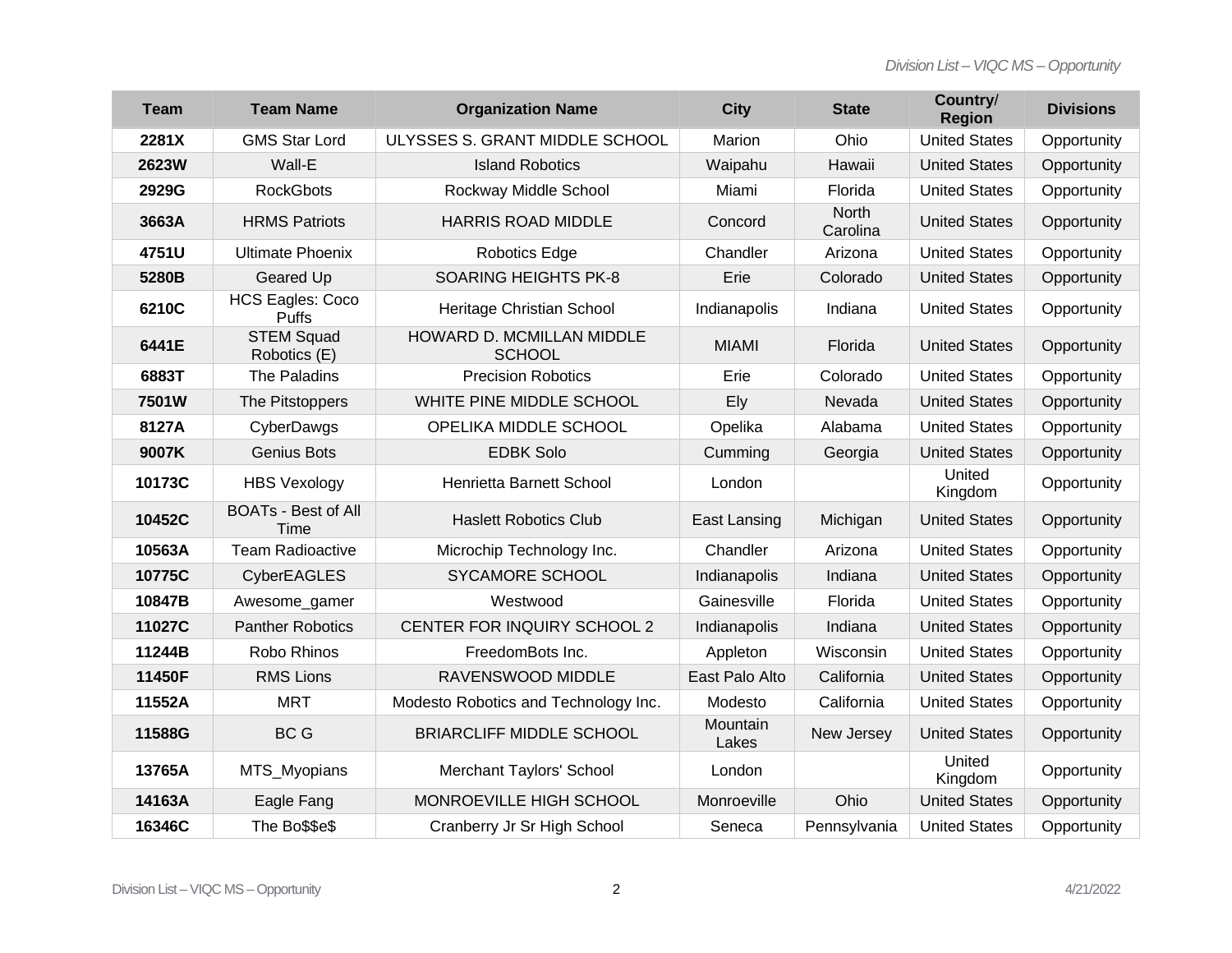| <b>Team</b> | <b>Team Name</b>                     | <b>Organization Name</b>                        | <b>City</b>                | <b>State</b>            | Country/<br><b>Region</b> | <b>Divisions</b> |
|-------------|--------------------------------------|-------------------------------------------------|----------------------------|-------------------------|---------------------------|------------------|
| 17760B      | The Unhidden<br>Figures              | <b>Capitol City Robotics</b>                    | Washington                 | District of<br>Columbia | <b>United States</b>      | Opportunity      |
| 18725A      | Mustangbots                          | <b>Eustis Middle School</b>                     | <b>EUSTIS</b>              | Florida                 | <b>United States</b>      | Opportunity      |
| 20185B      | The Flintstones                      | DELTA CHARTER SCHOOL MST                        | Ferriday                   | Louisiana               | <b>United States</b>      | Opportunity      |
| 21037A      | King Cobras                          | <b>CENTRAL MIDDLE</b>                           | Edgewater                  | Maryland                | <b>United States</b>      | Opportunity      |
| 21549D      | The Rubber Bands                     | Queen Elizabeth's School                        | London                     |                         | United<br>Kingdom         | Opportunity      |
| 22500A      | <b>Team Shouting</b><br><b>Stars</b> | Elementary school Breg                          | Ptuj                       |                         | Slovenia                  | Opportunity      |
| 24250C      | <b>The Steves</b>                    | BRENTWOOD MIDDLE SCHOOL                         | Brentwood                  | <b>Tennessee</b>        | <b>United States</b>      | Opportunity      |
| 28102B      | 3 musketeers                         | NORTH UNION MIDDLE SCHOOL                       | Richwood                   | Ohio                    | <b>United States</b>      | Opportunity      |
| 30040C      | <b>VCMS Robotics C</b>               | <b>Vickery Creek Middle School</b>              | Cumming                    | Georgia                 | <b>United States</b>      | Opportunity      |
| 31337X      | <b>Mountain Brook</b><br>Robotics-X  | MOUNTAIN BROOK JUNIOR HIGH<br><b>SCHOOL</b>     | Mountain<br><b>Brook</b>   | Alabama                 | <b>United States</b>      | Opportunity      |
| 32092C      | <b>Discount Robotics</b>             | <b>Stargate Charter School</b>                  | Thornton                   | Colorado                | <b>United States</b>      | Opportunity      |
| 33334Z      | <b>Taft Cyberdogs</b>                | ROBERT TAFT MIDDLE SCHOOL                       | Crown Point                | Indiana                 | <b>United States</b>      | Opportunity      |
| 35016C      | (AERO) Redneck<br>Slangers           | ARAB JUNIOR HIGH SCHOOL                         | Arab                       | Alabama                 | <b>United States</b>      | Opportunity      |
| 38029A      | <b>ISA Robotics</b>                  | International School Of Arizona                 | <b>SCOTTSDAL</b><br>E      | Arizona                 | <b>United States</b>      | Opportunity      |
| 40693T      | GameChanger                          | Gillette College                                | Gillette                   | Wyoming                 | <b>United States</b>      | Opportunity      |
| 43258C      | <b>Pink Diamonds</b>                 | <b>GULFPORT CENTRAL MIDDLE</b><br><b>SCHOOL</b> | Gulfport                   | Mississippi             | <b>United States</b>      | Opportunity      |
| 45277C      | No Name                              | <b>CENTENNIAL JR HIGH</b>                       | Kaysville                  | Utah                    | <b>United States</b>      | Opportunity      |
| 46750A      | <b>Crestview Robotics</b><br>Team    | <b>CRESTVIEW MIDDLE SCHOOL</b>                  | Huntington                 | Indiana                 | <b>United States</b>      | Opportunity      |
| 50100A      | <b>Dark Side Robotics</b>            | MARINER MIDDLE SCHOOL                           | Milton                     | Delaware                | <b>United States</b>      | Opportunity      |
| 50729S      | <b>SlothBots</b>                     |                                                 | Kaysville                  | Utah                    | <b>United States</b>      | Opportunity      |
| 53211A      | <b>Bumper Bots</b>                   | PLEASANT MIDDLE SCHOOL                          | Marion                     | Ohio                    | <b>United States</b>      | Opportunity      |
| 55712E      | C.O.L.T.S.                           | Lawrence & Heidi Canarelli Middle<br>School     | Las Vegas                  | Nevada                  | <b>United States</b>      | Opportunity      |
| 56721A      | <b>Riverside Rams</b>                | RIVERSIDE CHRISTIAN SCHOOL                      | <b>East Grand</b><br>Forks | Minnesota               | <b>United States</b>      | Opportunity      |
| 63438E      | Valpo Vipers E                       | Benjamin Franklin Middle School                 | Valparaiso                 | Indiana                 | <b>United States</b>      | Opportunity      |
| 66799V      | Predators                            | American School in Taichung                     | Taichung                   |                         | Chinese<br>Taipei         | Opportunity      |